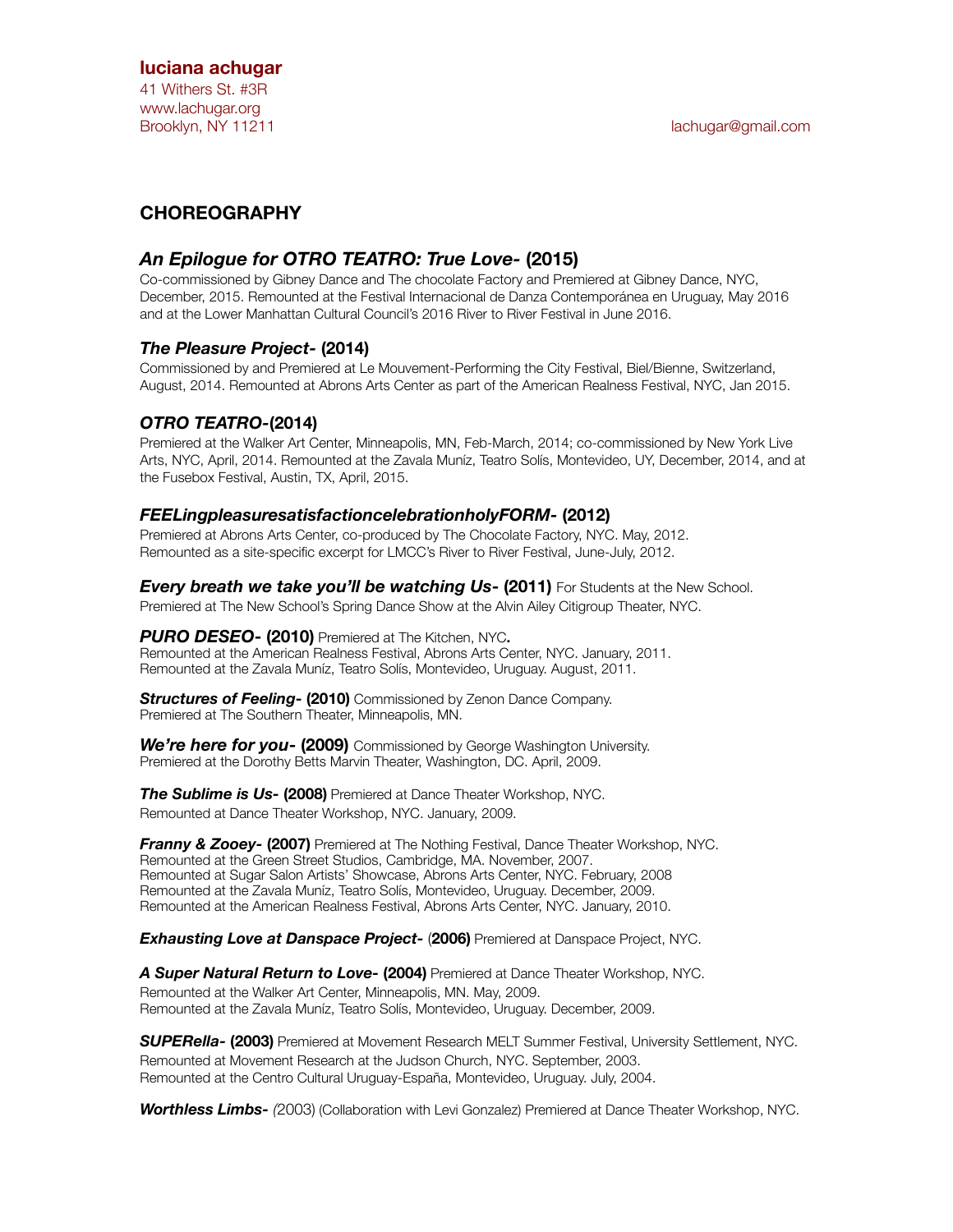#### **luciana achugar**  41 Withers St. #3R

www.lachugar.org

Brooklyn, NY 11211 **and 1211 Contract Contract Contract Contract Contract Contract Contract Contract Contract Contract Contract Contract Contract Contract Contract Contract Contract Contract Contract Contract Contract Co** 

*New Flesh Order-* **(2002)** Premiered at Movement Research at Judson Church, NYC.

**Hit- (2001)** (Collaboration with Levi Gonzalez) Premiered at The Kitchen, NYC.

*Unnamed Bone-* **(2000)** (Collaboration with Levi Gonzalez) Premiered at Dance Theater Workshop, NYC.

### **GRANTS & AWARDS**

Jerome Foundation Grant for Development and Production of *The Pleasure Project-an ongoing Practice (2016), An Epilogue for OTRO TEATRO: True Love (2015), OTRO TEATRO (2013)*, *FEEL… FORM* (May 2012) and *PURO DESEO* (2010).

Nominated for a 2016 BESSIE Award as Outstanding Production for *An Epilogue for OTRO TEATRO: True Love.*

2016 New York Foundation for the Arts Choreography Fellowship.

Nominated as one of the best touring shows of 2015 by the Austin Critics Circle for *OTRO TEATRO.* 

Multi-Arts Production Grant for Development and Production of *An Epilogue for OTRO TEATRO: True Love (2015) OTRO TEATRO (2013)*, and of *PURO DESEO (2010)*.

Nominated for the 2015 Alpert Award and the Doris Duke Impact Award.

2014 NDP Production Grant for *OTRO TEATRO.* 

2014 NPN Creation Fund Award for *OTRO TEATRO.* 

Nominated for the 2014 Alpert Award and the Doris Duke Impact Award.

- 2013 Guggenheim Fellowship in Choreography.
- 2013 Creative Capital Grant for *OTRO TEATRO.*

The Field Dance Fund 2012 Grant.

2010 NY BESSIE Award as Creator (and for all of the collaborators) for *PURO DESEO* (April 2010)*.* 

Building Up Infrastructure Levels for Dance (BUILD) 2008 and 2010 Granst, a program of the New York Foundation for the Arts.

2010 Foundation for Contemporary Arts Grants for Artists Award.

Lower Manhattan Cultural Council 2009 President's Liberty Award.

2008 New York Foundation for the Arts Choreography Fellowship.

BAX10 2008 artist and artists-in-progress "Passing it on" Award.

2007 BESSIE Creator/Choreographer Award for *Exhausting Love at Danspace Project* (November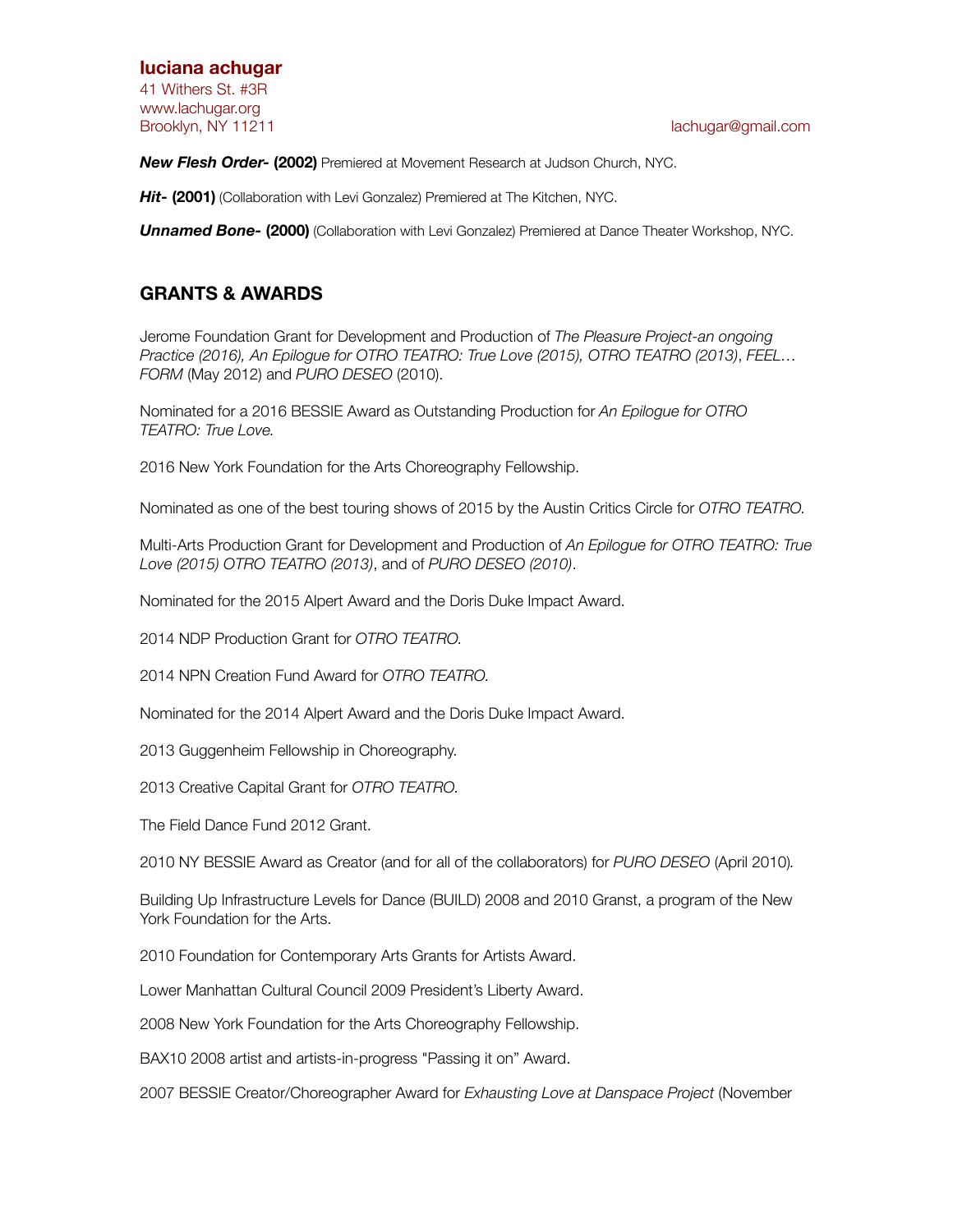#### **luciana achugar**

41 Withers St. #3R www.lachugar.org Brooklyn, NY 11211 **and 1211 Contract Contract Contract Contract Contract Contract Contract Contract Contract Contract Contract Contract Contract Contract Contract Contract Contract Contract Contract Contract Contract Co** 2006).

## **PRESS QUOTES**

*"Changes to the way we see dance, to the way we think about it, come in small increments. 'The Sublime is Us' is one."* **Roslyn Sulcas, The New York Times** 

*"Achugar's strength as a choreographer is her ability to match ideas with movement."*  **Brian McCormick, The Gay City News** 

 *"…[one] of the year's smartest works, Luciana Achugar's 'Franny and Zooey',…" Claudia La Rocco, The New York Times* 

*"I wonder if it will get reviews adequate to its self-effacing brilliance, its slovenly smartness, its hilarious excess. The combination of strict ritual and crotch-baring mess is all her own."*  **Apollinaire Scherr, Foot in Mouth, ArtsJournal.com** 

*"…empowers the audience… blows open the issue of objectification…shrinks the space between performer and watcher until it disappears entirely."*  **Deborah Jowitt, The Village Voice** 

*"Downtown's wildchild from Uruguay. …Achugar has developed a reputation as a particularly raw yet accomplished improviser." Wendy Perron, Dance Magazine* 

*"I am reminded of Fritz Lang's film 'Metropolis', and then Rudolf Laban's movement choirs."* **Maura Nguyen Donohue, The Dance Insider** 

### **RESIDENCIES**

| July 2017-July 2018    | Brooklyn Arts Exchange Artist in Residence.                                                                                                                                                |
|------------------------|--------------------------------------------------------------------------------------------------------------------------------------------------------------------------------------------|
| <u>Jan-May 2017</u>    | CUNY Residency at College of Staten Island.                                                                                                                                                |
| October 2015           | Mount Tremper Arts Residency.                                                                                                                                                              |
| Sept 2013-June 2015    | Hatchery Project Program. Residencies at The Chocolate Factory<br>(May-June 2015), MANCC (May 2015), Vermont Performance Lab<br>(October 2013) and RED ARTS Philadelphia (June-Sept 2014). |
| May 2013-December 2015 | Lower Manhattan Cultural Council's Extended Life Artist Residence.                                                                                                                         |
| Sept '12-June 2013     | Studio Series Residency, New York Live Arts.                                                                                                                                               |
| July '10-June 2011     | Brooklyn Arts Exchange (BAX), Research Residency.                                                                                                                                          |
| July '09-June 2010     | Brooklyn Arts Exchange (BAX), Artist-in-Residence.                                                                                                                                         |
| <b>June 2008</b>       | Daghdha Dance Company Creative Artist Residency, Limerick, Ireland.                                                                                                                        |